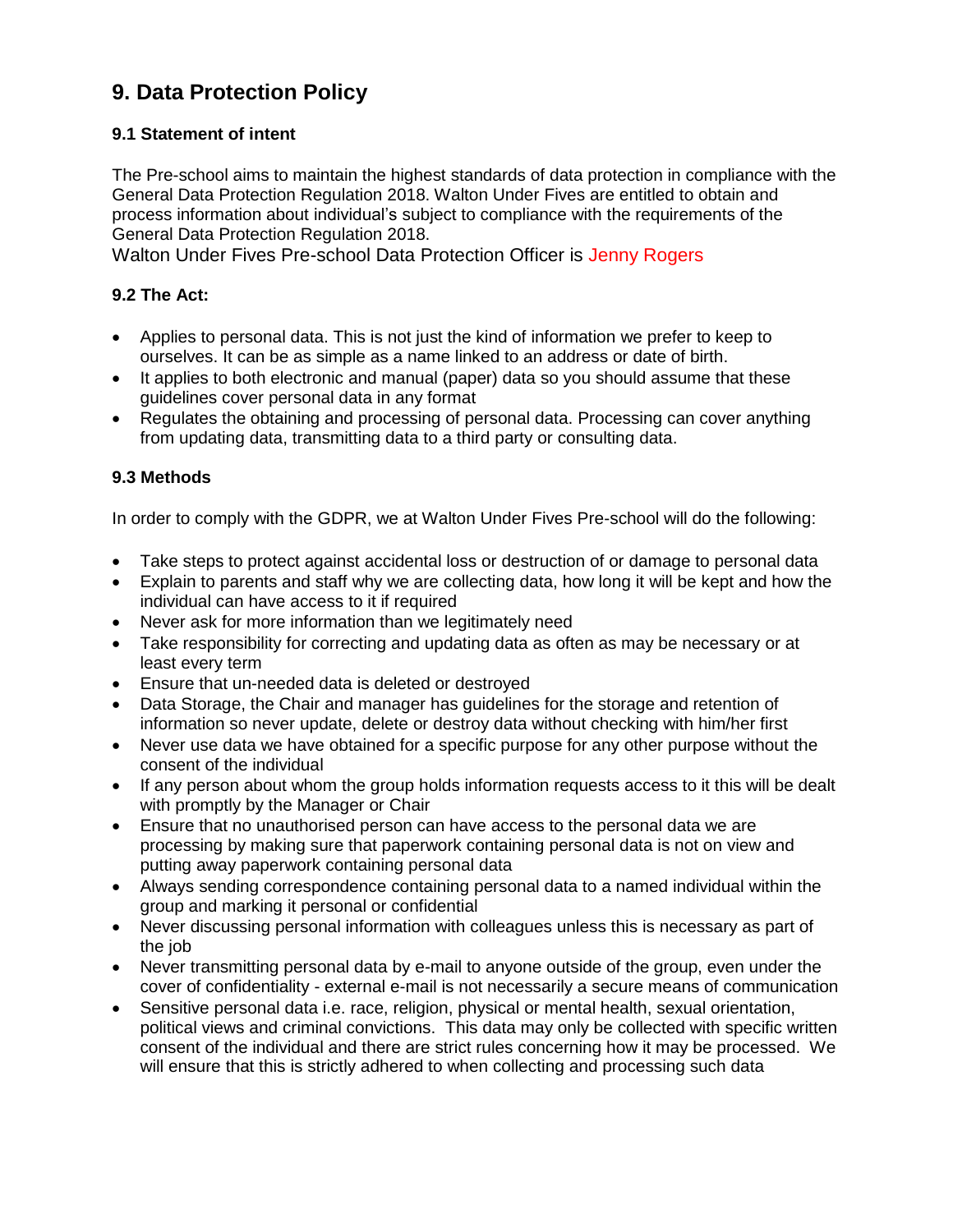#### Use of CCTV around Walton Village Hall

There are several CCTV cameras around the exterior of Walton Village Hall for the purposes of security and safety of the building and hall users. The cameras are placed where damage has previously occurred. There is a sign on the fence between the car park and field stating that they are CCTV cameras installed.

Due to the location and camera angles of these, the areas that the preschool use are included in this, for example, the MUGA, the field and our preschool garden.

The hall and surrounding property is managed by a group of volunteers called the 'Walton hall trust' which act like a committee. The only people who has access to the footage of the cameras are Matt Hardware (Chair of the Trust), Simon Hegarty (Vice chair of the trust) and Matt Hawkins (a member of the trust). They only view the footage if damage or an incident has occurred and they watch it for the purpose of identifying this. All three of these people have a current DBS. In certain situations, the footage may be shared with the police when absolutely necessary and for the purpose of helping to solve crimes.

The footage is kept for approximately 20 days before the system overrides the video. They are stored in a recorder in a digital format which is stored locked in the hall office and the system is password protected. General hall users do not have a key to the office and the password is only known to the same three people listed above.

### **Retention Periods for Records**

See attached sheet (appendix 1)

## **Tapestry**

Tapestry is a secure online system that Walton Pre-school use to record observations, comments and photos to show progress across the Early Years Foundation stage. To ensure all safeguarding and data protection policies are met an agreement has to be signed by parents/carers and the manager and safeguarding officer of the setting Jenny Rogers, agreeing to the terms laid out. A copy of which is attached to this policy. (appendix 2)

If there is any data breach then Jenny Rogers (data protection officer) will notify the Information Commissioners Office (ICO) of the data breach within 72 hours of becoming aware of the breach.

All staff are in the process of being trained on data protection (June 2018)

### **9.4 Links to other policies, procedures and legislation: -**

- Ensure all enrolment documentation is signed off correctly with permission slips.
- Keep filing cabinet and cupboard it is kept in, locked when not in use.
- At the end of each session, ensure that all information relating to children or subject to the requirements of the GDPR is locked in the kitchen area, or in the locked filing cabinet.
- Policy 3 Confidentiality
- Policy 20 Safeguarding Children